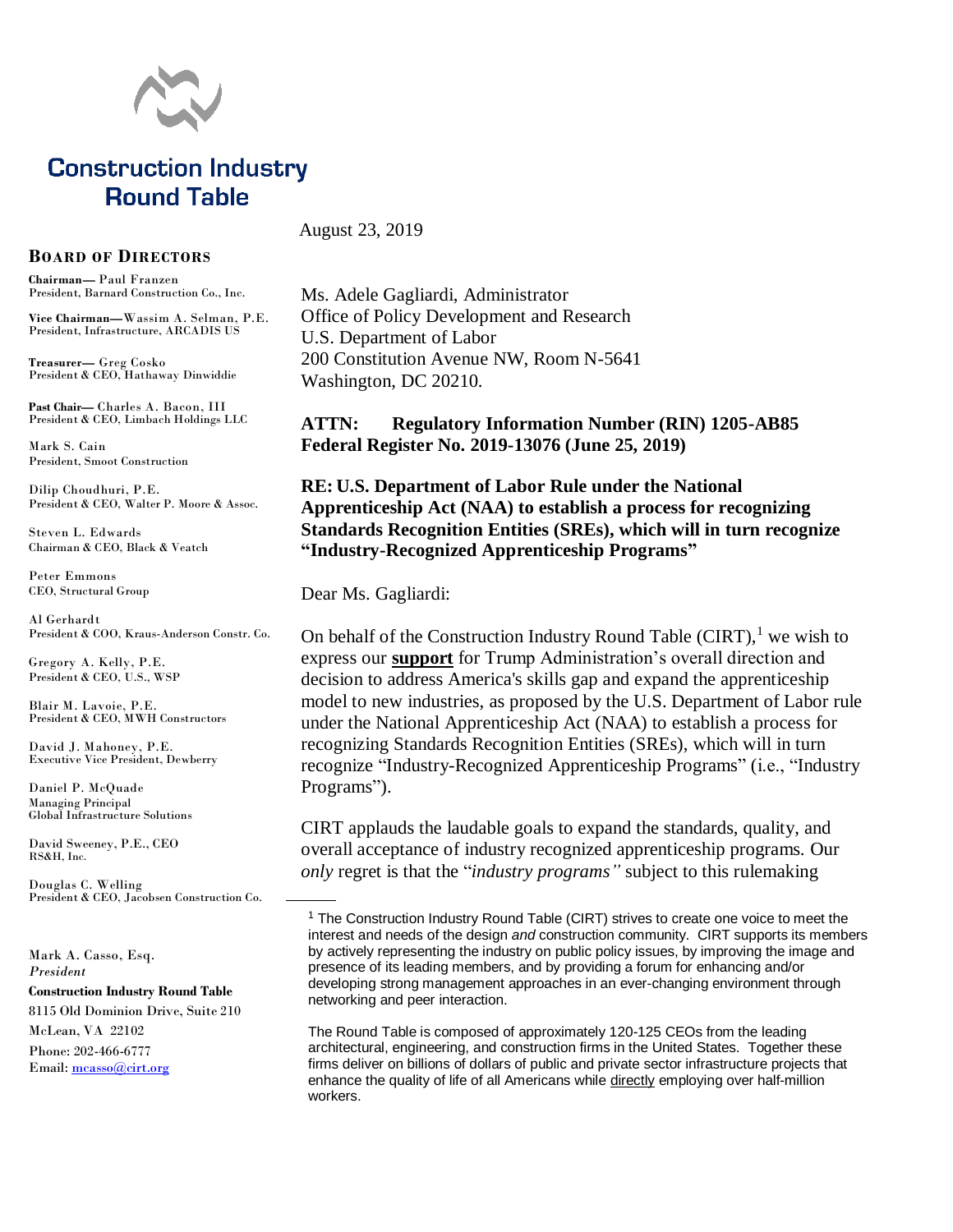Ms. Adele Gagliardi, Administrator August 23, 2019 Page Two

do not include the critically important skilled training programs of the **design and construction community**. We urge the Administration to expand its scope to include the architecture/ engineering/construction (A/E/C) "industry programs" in its final application of the new rule.

### **DISCUSSION**

The design/construction industry – is a highly labor-intensive endeavor that provides good paying jobs in communities across the country. Since the work is extremely decentralized the firms tend to be small and/or operate in a localized area even if they are part of a larger organization. As such, the industry provides vital job opportunities in *many* locales while participating as a critical member of its community. Just as important as the *direct* employment opportunities created – the design/construction community also plays a vital role in supporting the nation's ability with respect to global competitiveness, economic activities, and national security, as well as impacting the extraordinary quality of life enjoyed by all Americans.

Given the labor-intensive nature of the A/E/C industry, it is not surprising that CIRT's Quarterly Sentiment Index at the beginning of 2019, once again, identified talent/workforce challenges as the number one concern facing the community. In fact, skilled labor shortages topped all other concerns by a wide margin, receiving two-thirds of the vote (67%) compared to the nearest rival "economy/politics" at only (19%). [*See*, CIRT Sentiment Index Report, 1st Qtr./2019].

To address this crucial shortage of skilled craft trades people, the industry has pursued an aggressive effort over the years to identify, train, and place candidates into a myriad of job opportunities. Often these applications do not have college degrees (nor do they want them) but, are instead introduced and trained in the necessary skills through union or non-union "industry programs."

Even now, the financial burden for private sector firms in the A/E/C community speaks to their commitment to apprenticeship education and training. CIRT has found that nearly seventy-five percent (75%) of its members conduct apprenticeship-like training, with over half doing this training  $in$ -house. $2$ 

Furthermore, the CIRT firms conduct these apprenticeship-like training programs not just as "retraining" but "continuously" near or over half the time. The cost being incurred for these "industry programs" (while still not always recognized as this DOL rulemaking would address) is

 $2$  CIRT found that the member firms' "industry programs" done out-of-house were provided by: online courses (25%), community colleges (18.6%), NCEER (17.2%), closely followed by unions at (16.5%). [*See*, Sentiment Index Report 2nd Qtr./2018].